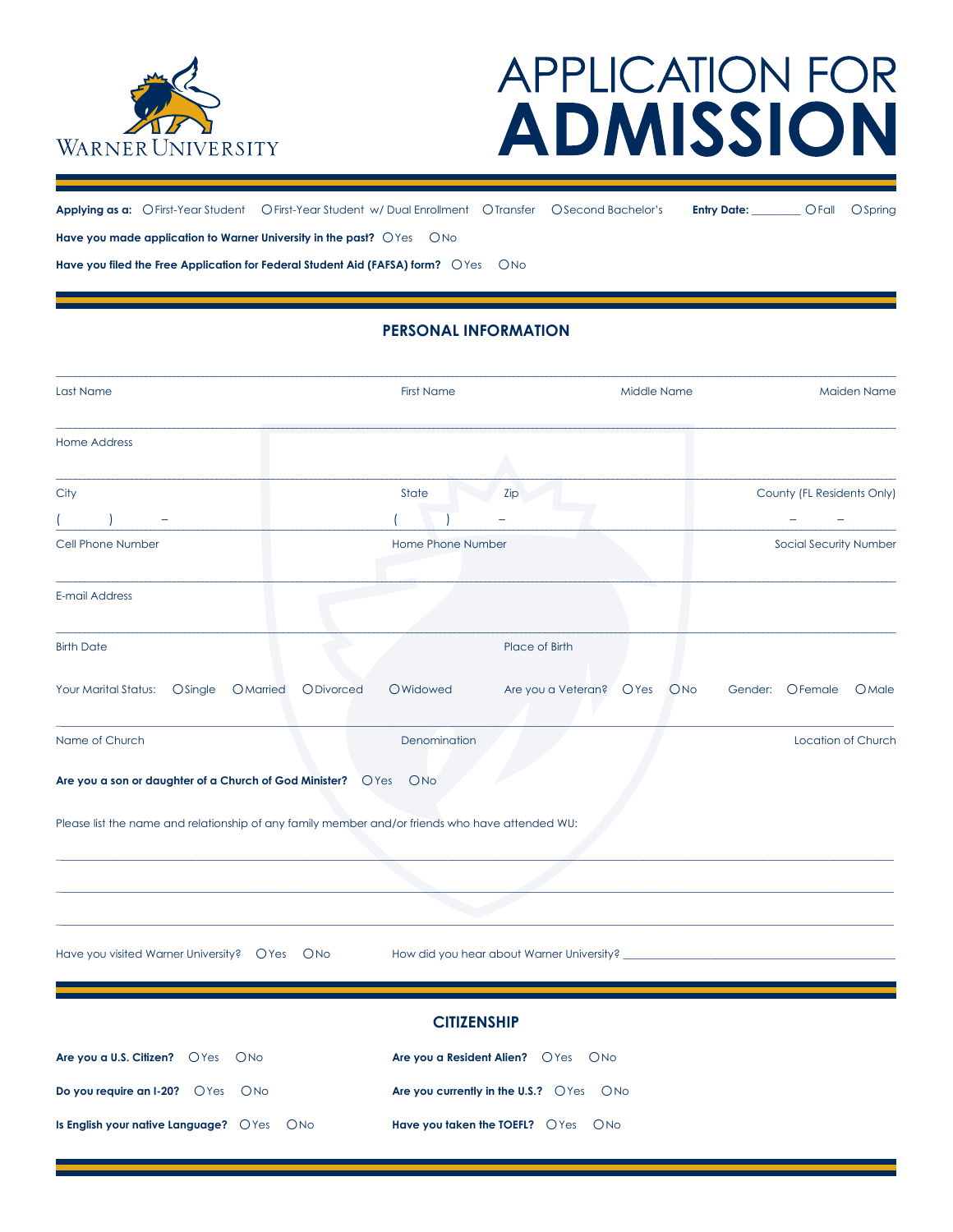## **RACE AND ETHNIC BACKGROUND**

Federal law requires that Warner University gather the following information regarding the ethnicity and race of its students. The law only requires educational institutions to report aggregated data for each category. We will keep your individual information strictly confidential. This information is for statistical purposes only and will not be used in the admission decision.

| (Select only one) | Hispanic/Latino? OYes ONo                              |                                            |                            |
|-------------------|--------------------------------------------------------|--------------------------------------------|----------------------------|
|                   | <b>(Select one or more)</b> OBlack or African American | OAsian                                     | OWhite                     |
|                   | O American Indian or Alaskan Native                    | ONative Hawaiian or Other Pacific Islander | <b>ONon-Resident Alien</b> |

### **Notice of non-discriminatory policy as to students:**

Warner University complies with all applicable federal and state non-discrimination laws and does not engage in prohibited discrimination on the basis of race, color, nationality, ethnic origin, sex, age, or handicap.

## **PARENT, GUARDIAN OR SPOUSE INFORMATION**

|                                                                                                                                                                                              |                                  |               |                       | Mr. / Dr. / Rev.        |
|----------------------------------------------------------------------------------------------------------------------------------------------------------------------------------------------|----------------------------------|---------------|-----------------------|-------------------------|
| Father, Guardian, or Spouse's Name                                                                                                                                                           |                                  |               |                       |                         |
| Highest Degree Attained:  OHigh School  OCollege                                                                                                                                             | <b>O</b> Graduate                | Occupation    |                       | Telephone Number        |
| Address (if different)                                                                                                                                                                       |                                  |               |                       |                         |
|                                                                                                                                                                                              |                                  |               |                       | Mrs. / Ms. / Dr. / Rev. |
| Mother, Guardian, or Spouse's Name                                                                                                                                                           |                                  |               |                       |                         |
| Highest Degree Attained: O High School<br>OCollege                                                                                                                                           | OGraduate                        | Occupation    |                       | <b>Telephone Number</b> |
| Address (if different)                                                                                                                                                                       |                                  |               |                       |                         |
| With whom do you reside?<br><b>O</b> Father<br>O Mother                                                                                                                                      | OGuardian                        | Parent E-mail |                       |                         |
|                                                                                                                                                                                              | <b>ACADEMIC INFORMATION</b>      |               |                       |                         |
| Current or Last High School Attended                                                                                                                                                         | City                             |               |                       | State                   |
| Dates of Attendance                                                                                                                                                                          | <b>Guidance Counselor's Name</b> |               |                       | <b>Graduation Date</b>  |
| Have you taken the SAT?<br>OYes<br>ONO                                                                                                                                                       |                                  |               |                       |                         |
| Have you taken the ACT?<br>$O$ Yes<br><b>ONO</b>                                                                                                                                             |                                  |               |                       |                         |
| Have you taken Advanced Placement (AP) classes?                                                                                                                                              | <b>O</b> Yes<br><b>ONo</b>       |               |                       |                         |
| Have you taken dual-enrollment courses?<br>OYes                                                                                                                                              | ONO                              |               |                       |                         |
| If you completed a General Education Diploma (GED) list the month and year:                                                                                                                  |                                  |               |                       |                         |
| <b>Transfer Students</b><br>If you are a transfer student or a high school student with college credit, please list every college and/or university attended, starting with the most recent. |                                  |               |                       |                         |
| <b>Name</b>                                                                                                                                                                                  | City & State                     |               | <b>Years Attended</b> | <b>Degree</b>           |
|                                                                                                                                                                                              |                                  |               |                       |                         |
|                                                                                                                                                                                              |                                  |               |                       |                         |
|                                                                                                                                                                                              |                                  |               |                       |                         |
| Are you eligible to return to your most recent college/university? OYes ONo If no, please explain on a separate sheet.                                                                       |                                  |               |                       |                         |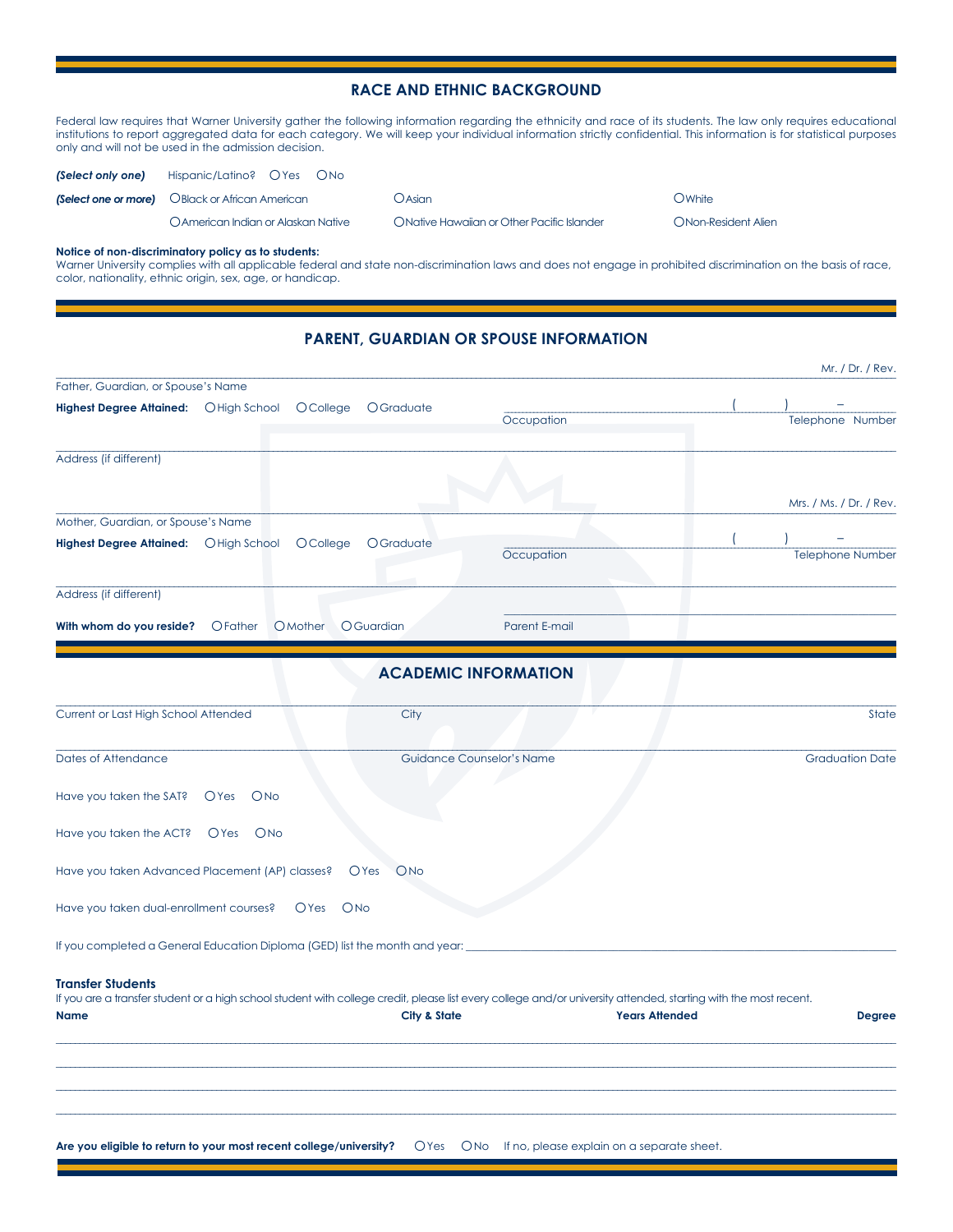## **HOUSING INFORMATION**

All single students under 23 must live on campus or in approved housing.

OI request a room assignment in a college resident hall **OI** will commute to class

# **MAJORS AND INTERESTS**

| <b>Agricultural Studies</b>                                      | <b>Exercise Science</b>                              | <b>Undecided</b> |  |
|------------------------------------------------------------------|------------------------------------------------------|------------------|--|
| <b>Biblical Studies</b>                                          | Exercise & Sport Leadership                          |                  |  |
| <b>Biology - General</b>                                         | <b>General Studies</b>                               |                  |  |
| <b>Biology - Medical</b>                                         | History                                              |                  |  |
| Biology - Physician's Assistant                                  | <b>Hospitality &amp; Tourism</b>                     |                  |  |
| Biology - Secondary Education 6-12                               | <b>Interdisciplinary Ministry</b>                    |                  |  |
| <b>Business Administration - Accounting</b>                      | Marine Technology                                    |                  |  |
| <b>Business Administration</b>                                   | <b>Music Education K-12</b>                          |                  |  |
| <b>Business Administration - Finance</b>                         | <b>Music Ministry</b>                                |                  |  |
| Business Administration - Human Resource Mgmt.                   | Physical Education Teacher Education K-12            |                  |  |
| <b>Business Administration - International Business</b>          | $\_$ Psychology                                      |                  |  |
| <b>Business Administration - Management</b>                      | Secondary Education - Agricultural 6-12              |                  |  |
| <b>Business Administration - Marketing</b>                       | Secondary Education - English 6-12                   |                  |  |
| <b>Church Ministry</b>                                           | Secondary Education - Math 6-12                      |                  |  |
| Communication                                                    | Secondary Education - Middle School Science 5-9      |                  |  |
| <b>Criminal Justice</b>                                          | Secondary Education - Social Science 6-12            |                  |  |
| <b>Educational Studies</b>                                       | Social Work                                          |                  |  |
| English                                                          | <b>Sport Communication</b>                           |                  |  |
| <b>Elementary Education: K-6</b>                                 | <b>Sport Management</b>                              |                  |  |
| <b>Exceptional Student Education K-12</b>                        | <b>Transformational Christian Ministry</b>           |                  |  |
| Please check all general activities that apply to your interest: |                                                      |                  |  |
| <b>Band</b>                                                      | Fellowship of Christian Athletes (FCA)               |                  |  |
| <b>Bass Fishing</b>                                              | Drama                                                |                  |  |
| <b>Bible Studies</b>                                             | Instramurals                                         |                  |  |
| Campus Activity Board (CAB)                                      | <b>Instrumental Ensemble</b>                         |                  |  |
| Clay Shooting Team                                               | <b>Ranch Rodeo</b>                                   |                  |  |
| Collegiate Cattlemen,                                            | <b>Service Projects</b>                              |                  |  |
| Collegiate Farm Bureau                                           | Social Clubs                                         |                  |  |
| Collegiate FFA                                                   | <b>Marching Band</b>                                 |                  |  |
| Choir/Choral Groups                                              | <b>Student Government Association (SGA)</b>          |                  |  |
| Please check all "Men's" sports that interest you:               | Please check all "Women's" sports that interest you: |                  |  |
| <b>Basketball</b><br>__ Golf                                     | <b>Basketball</b><br>Soccer                          |                  |  |
| <b>Baseball</b><br>Tennis                                        | <b>Beach Volleyball</b><br>Softball                  |                  |  |
| Soccer<br>Cheerleading                                           | Cheerleading<br>Tennis                               |                  |  |
| <b>Cross Country</b><br>_Track & Field                           | _ Cross Country<br>Track & Field                     |                  |  |
| Football<br>Volleyball                                           | Golf<br>Volleyball                                   |                  |  |

## **Are you currently being recruited to compete in intercollegiate athletics?** ○Yes ○No

If yes, what Warner University coach has been in contact with you? \_